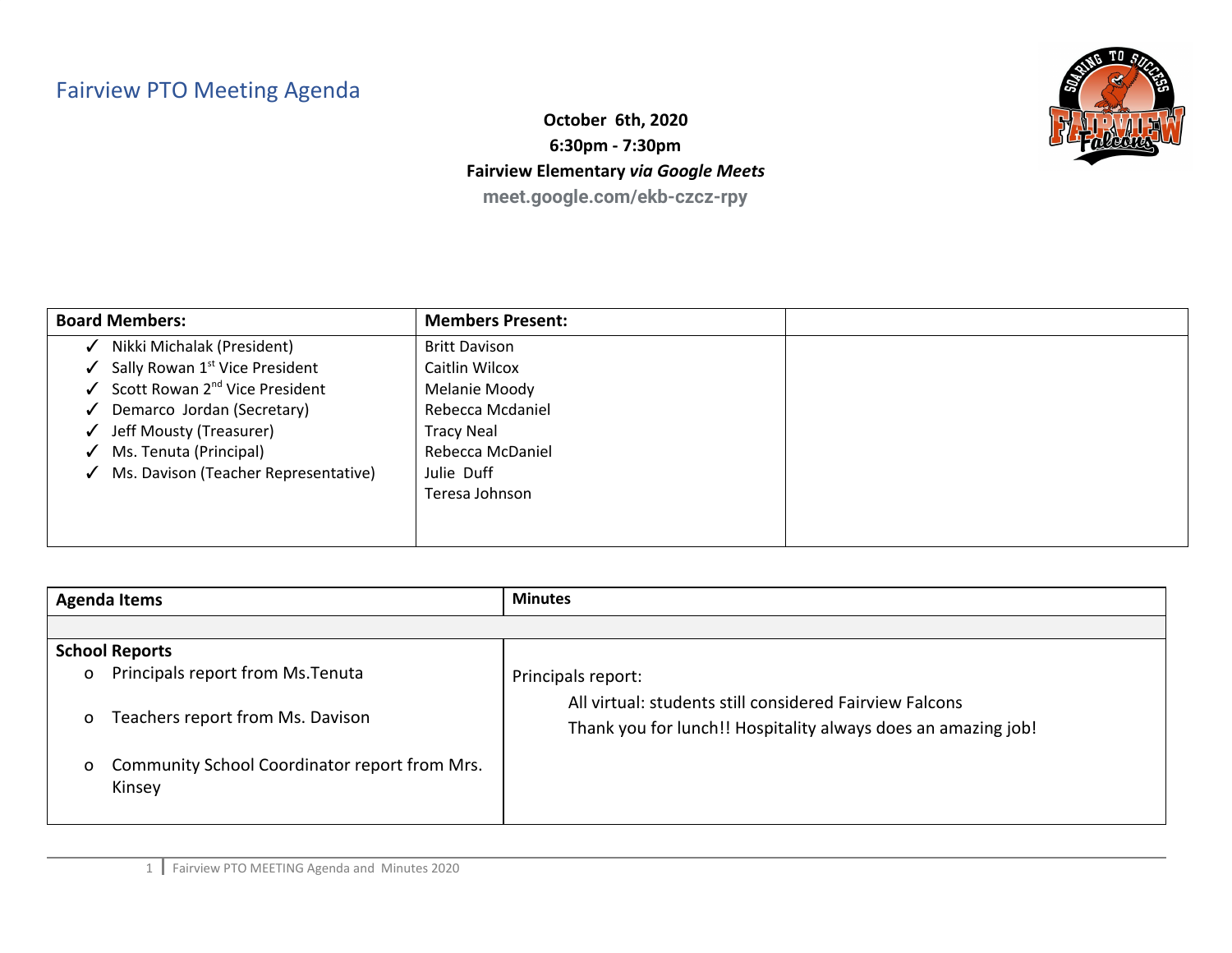| P/T conferences have been moved. Originally October 23rd and that will            |
|-----------------------------------------------------------------------------------|
| now be a student attendance date. The new P/T conferences have been               |
| moved to January 22nd.                                                            |
|                                                                                   |
| If families have picked virtual they are still Fairview Falcons and will still be |
| attached to our school.                                                           |
|                                                                                   |
| Hybrid schedule- On Wednesday's all students will be live from 8:45-10:25         |
|                                                                                   |
| We will continue with our weekly SEL targets. Students watch a video of me        |
| reading a book and us as a discussion throughout the week with their class.       |
|                                                                                   |
| New procedures will be sent out for students and families to review prior to      |
| back to school on October 19th. Will also have a video attached.                  |
|                                                                                   |
|                                                                                   |
|                                                                                   |
|                                                                                   |
| Teachers report:                                                                  |
|                                                                                   |
| Thanks for lunch and teacher checks!                                              |
|                                                                                   |
| <b>Community School Coordinator report:</b>                                       |
| • All students will continue to receive free lunch through Dec. Food delivery is  |
| still available.                                                                  |
| Anonymous grant will provide coats for pre-k and Kindergarten. Survey link        |
| will be sent out for those who would like to receive one. Coats are available     |
| for all other grades as well.                                                     |
| Thermometers will be given out to prescreen from home(more to come)               |
| Oct 29th drive through treat fest. Non-peanut treat and all pre-packaged          |
| goodies(Flyer coming next week).                                                  |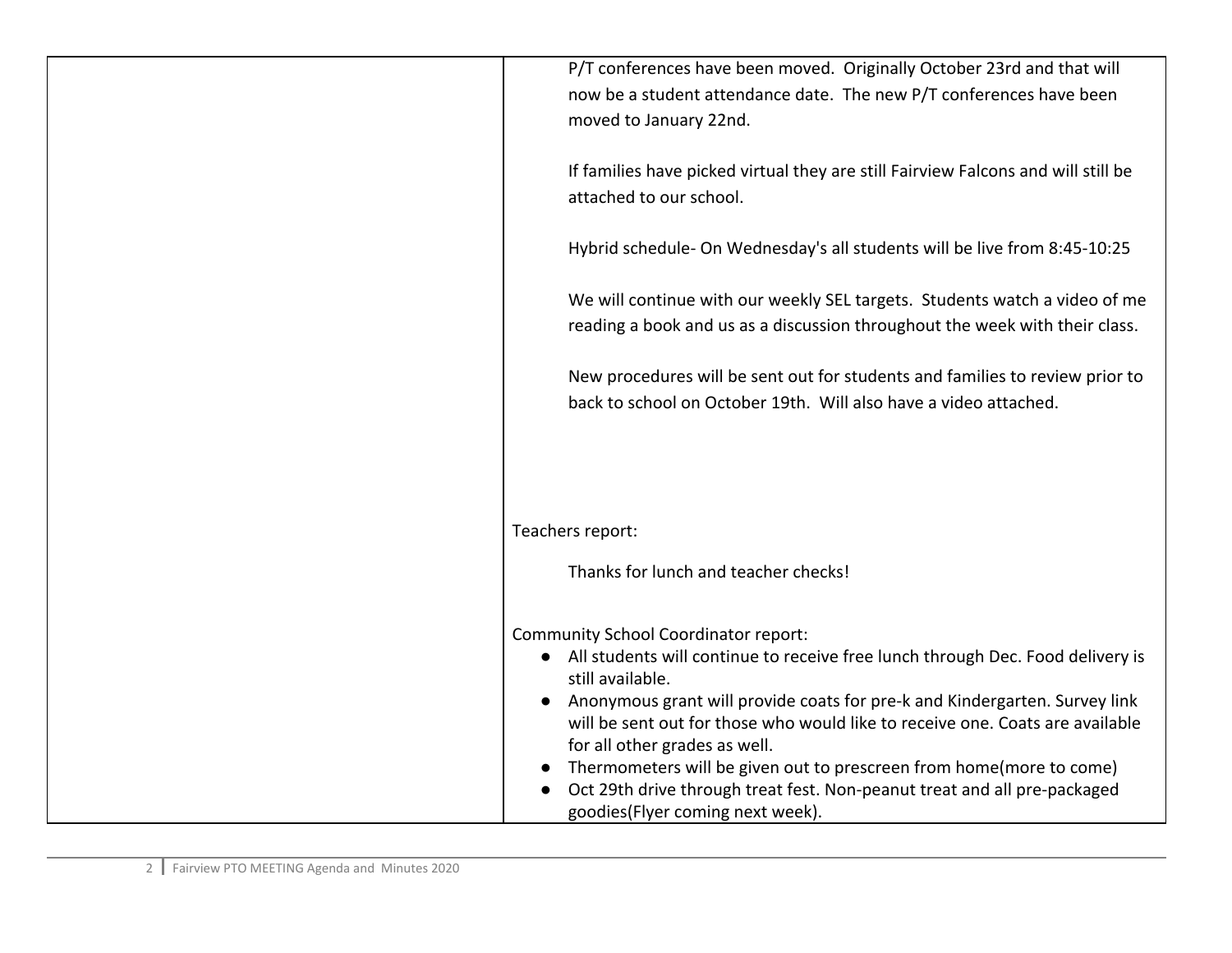| <b>President Updates:</b><br><b>Nov Meeting</b>                 | Next meeting 10 Nov 20.                                                                                                                                                                                              |
|-----------------------------------------------------------------|----------------------------------------------------------------------------------------------------------------------------------------------------------------------------------------------------------------------|
|                                                                 |                                                                                                                                                                                                                      |
| <b>Secretary Minutes Review</b>                                 | September 2020 Minutes                                                                                                                                                                                               |
|                                                                 | September meeting minutes stand as read. Teresa Johnson made a motion to<br>accept the minutes and Melanie Moody seconded.                                                                                           |
|                                                                 |                                                                                                                                                                                                                      |
| <b>Treasurer's Report</b>                                       | <b>Treasurer Report</b>                                                                                                                                                                                              |
|                                                                 |                                                                                                                                                                                                                      |
| <b>Committees</b><br><b>Teacher Hospitality</b><br>$\mathbf{o}$ | Proposed food day every other month for teacher appreciation. Costs will be higher<br>this year due to no home baked goods allowed. Other ideas and plans are in the<br>works to show appreciation for the teachers. |
| Fundraising<br>$\mathbf{O}$                                     | Spiritwear: We'll look into Spiritwear in October.                                                                                                                                                                   |
| Spiritwear (Nikki, Ryan)<br>0<br>Spirit Nights (Sally)<br>o     |                                                                                                                                                                                                                      |